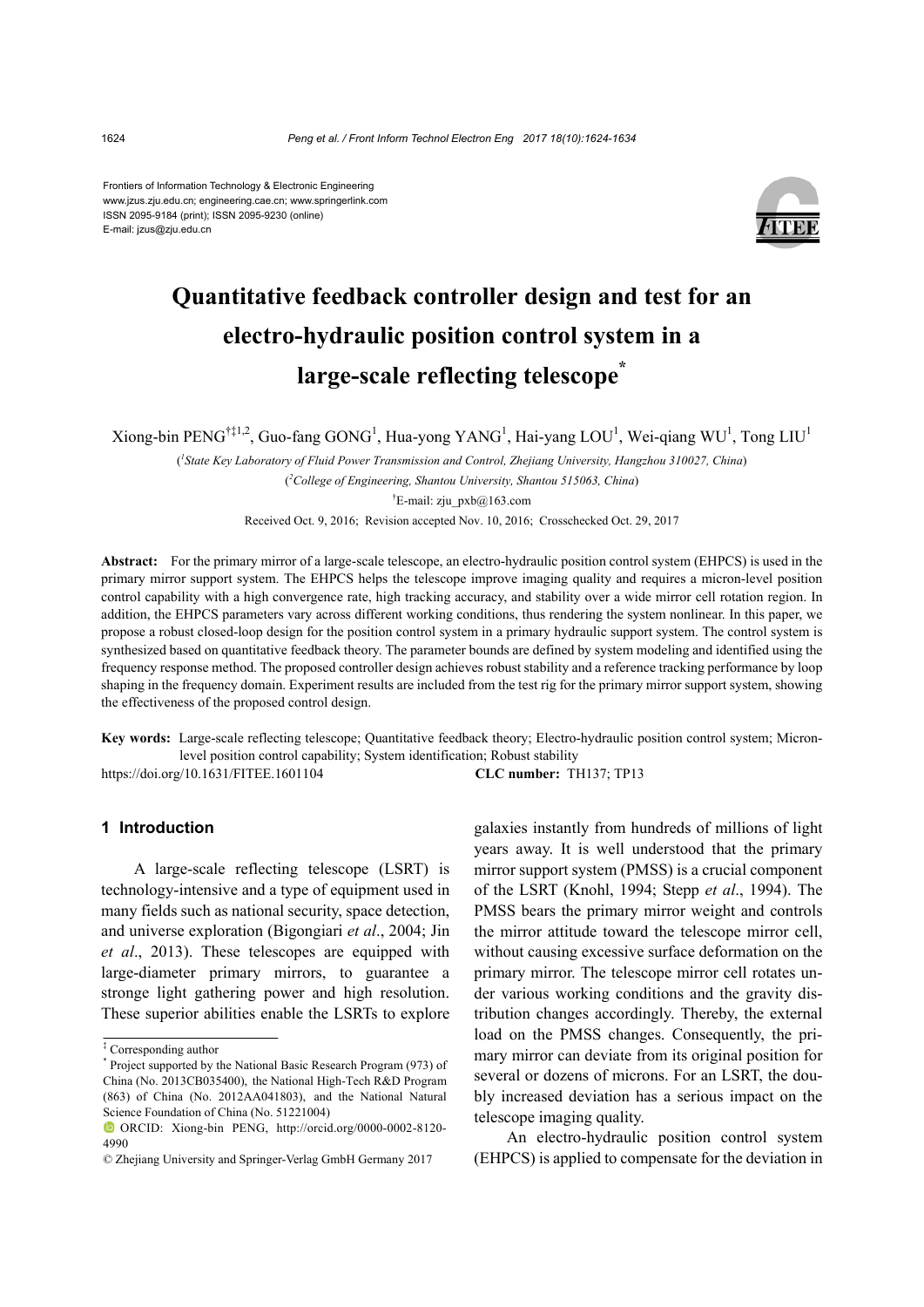the LSRT, thereby improving the telescope imaging quality. The EHPCS requires a micron-level position control capability from the controller along with high convergence rate, high tracking accuracy, and stability over a wide region.

The controller for EHPCS design problem, however, is challenging, in that the hydraulic part of the physical model is nonlinear. The system parameters vary under different working conditions, especially those related to temperature and pressure. Hydraulic fluid properties such as viscosity and bulk modulus show large uncertainties under different situations (Sirouspour and Salcudean, 2001), and as such contribute to the system nonlinearities. The system model also contains other types of nonlinearities, such as volume variations in the working chambers. Therefore, in this study we design a controller to overcome the nonlinearities and uncertainties in the EHPCS.

Two design methodologies are commonly used to deal with uncertainties in electro-hydraulic systems: adaptive control and robust control. Adaptive control typically identifies the plant parameters and system information online, and uses this information to tune the controller. The adaptive controller reduces the noise sensitivity and heavy memory requirements, while having a high accuracy in the tracking performance (Yao *et al*., 2015). Robust control uses a fixed controller design and takes the worst case of uncertainties into consideration, to guarantee a system with better transient tracking performance and tracking accuracy regardless of time-varying uncertainties (Yao *et al.*, 2014).

In the EHCPS, a fixed controller is preferable for its feasibility. Several relevant robust techniques have been used in electro-hydraulic systems for years. Back-stepping (Yao *et al*., 2014), H-infinity (Singh *et al*., 2013), and model-predictive controllers (Bender *et al.,* 2015) are popular choices for position control systems. Yet, these methods face problems including limited accessibility for online calibration or heavy computational loads. Moreover, the controllers are of high order and face great difficulties during the implementation.

Given these challenges, we present a new method based on quantitative feedback theory (QFT) to deal with the uncertainties in an EHPCS. The QFT technique is an efficient and robust control design method, which has been successfully implemented in many kinds of systems, such as single input and single output (SISO) systems, multiple input and single output (MISO) systems, multiple input and multiple output (MIMO) systems, non-minimum phase systems, and unstable systems (Chait and Yaniv, 1993; Safarzadeh *et al*., 2011; Wang *et al*., 2011; Khodabakhshian and Hemmati, 2012; Moeinkhah *et al*., 2014; Park *et al*., 2014). This technique provides systems with stability and robust reference tracking ability, yet it can be applied as easily as proportionalintegral-derivative (PID) controllers. The QFT controller design for the EHPCS is divided into three steps: (1) EHPCS system modeling, (2) parameter identification for different working conditions, and (3) controller design with the desired stability margins. A set of linearized models is the base for the QFT controller design. To demonstrate the robust capability of the controller design, experiments are carried out to examine the transient tracking performance under different working conditions.

# **2 System description**

#### **2.1 Basic structure**

Fig. 1 shows the schematic of the EHPCS, which includes a DC motor, a screw, an amplifying cylinder with a small effective area, a supporting cylinder with a large effective area, an accumulator, and two transmission pipes.

In this system, the primary mirror attitude toward the mirror cell is determined by the displacement of the supporting cylinders in several EHPCSs. In applications using the reflecting telescope technique, both the dynamic response and positioning accuracy are important for high imaging quality. Thus, a large effective area ratio between the supporting cylinder and the amplifying cylinder is chosen to assure the micron-level positioning accuracy, and a DC motor is used to guarantee a fast dynamic response. The screw converts the DC motor rotation into the amplifying cylinder translation, thereby determining the flow direction between two working chambers (whose volumes are  $V_1$  and  $V_2$ , respectively). The accumulator provides the EHPCS with a steady working pressure. Since the volume changes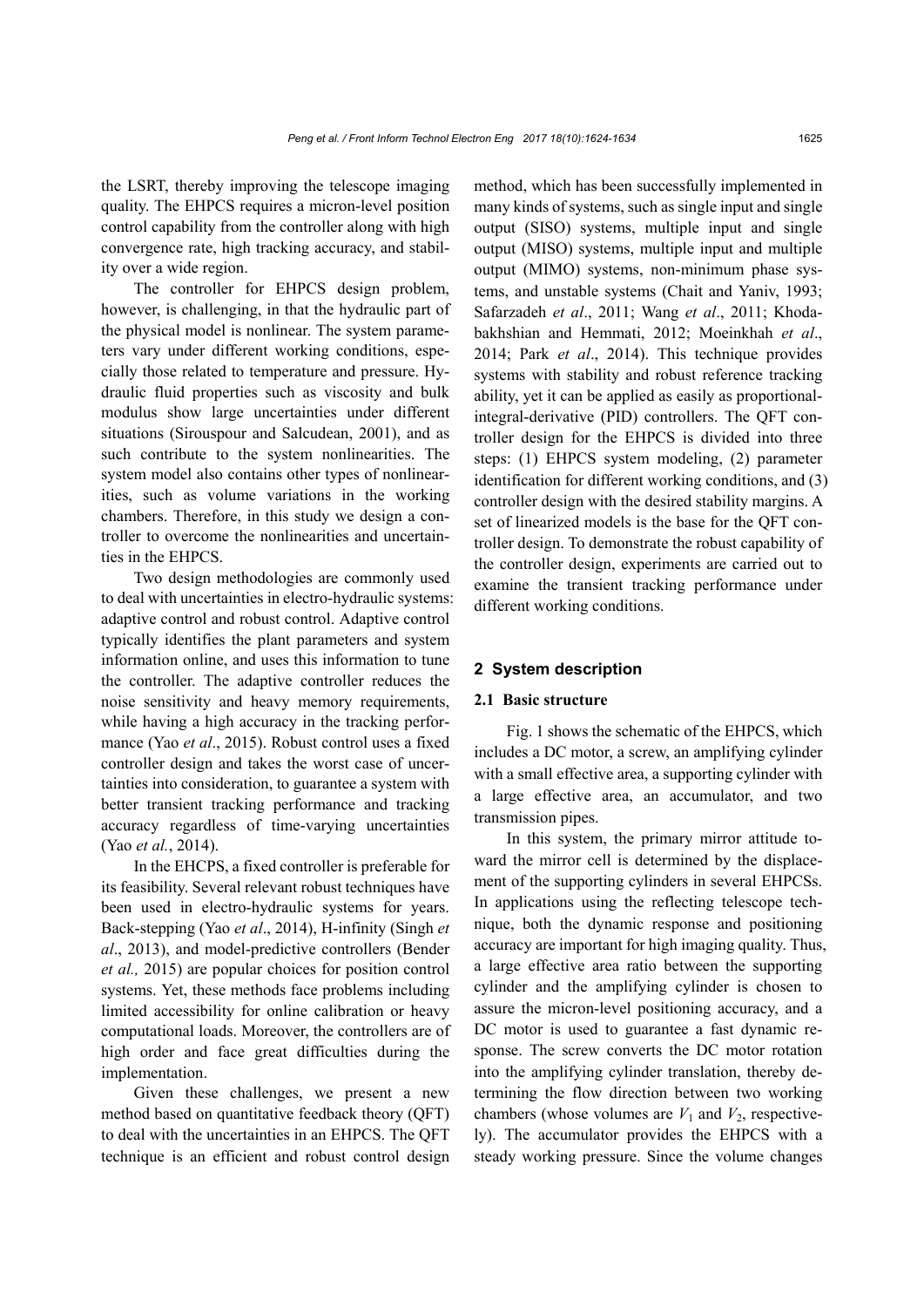

**Fig. 1 Schematic of the electro-hydraulic position control system (EHPCS) for a large-scale reflecting telescope**

are very small compared to the accumulator precharged volume, the accumulator pressure hardly changes.

The following sensors are installed in the system to monitor the hardware configurations:

1. a pressure sensor measuring the pressure  $P_2$  in the lower chamber of the supporting cylinder;

2. a pressure sensor measuring the pressure  $P_3$  in the upper chamber of the supporting cylinder;

3. an angular speed sensor measuring the angular speed *ω* of the DC motor;

4. a magneto telescopic position sensor measuring the position  $X_v$  of the amplifying cylinder;

5. a linear variable differential transformer (LVDT) position sensor measuring the position  $X_p$  of the supporting cylinder;

6. the temperature sensor measuring the temperature *T* of the supporting cylinder.

The SISO position control system based on this hardware configuration is depicted in Fig. 2. In this system, the supporting cylinder displacement  $X_p$  is the control target. The desired position is predesigned and compared to the position feedback signal. Through the controller action, the DC motor produces a reasonable rotation and then determines the motion of the amplifying cylinder, and thereby changes the supporting cylinder displacement through the transmission of hydraulic fluid.

## **2.2 System modeling of EHPCS**

Based on the hardware configuration (Fig. 1) and control schematic diagram (Fig. 2), the EHPCS can be divided into three parts: (1) the electric part from the controller output voltage  $U_0$  to the DC motor output angular speed, (2) the mechanical transmission part from the DC motor output angular speed to the amplifying cylinder displacement, and (3) the hydraulic fluid transmission from the amplifying cylinder displacement to the supporting cylinder displacement.

First, the speed controller is well designed so that the transfer function of the electric part is strictly a first-order system:

$$
P_1(s) = \frac{\omega(s)}{U_0(s)} = \frac{K_{uv}}{T_{uv}s + 1},
$$
 (1)

where  $K_{\rm uv}$  is the steady-state gain and  $T_{\rm uv}$  the time constant. The speed controller design will not be expanded in this study.

Second, according to the working principle of the mechanical screw, which is considered to be a rigid transmission, the transfer function of the mechanical part is shown as

$$
P_2(s) = \frac{X_v(s)}{\omega(s)} = \frac{l_s}{2\pi} \frac{1}{s},
$$
 (2)

where  $l_s$  is the screw pitch.



**Fig. 2 Schematic of the electro-hydraulic position control system (EHPCS)**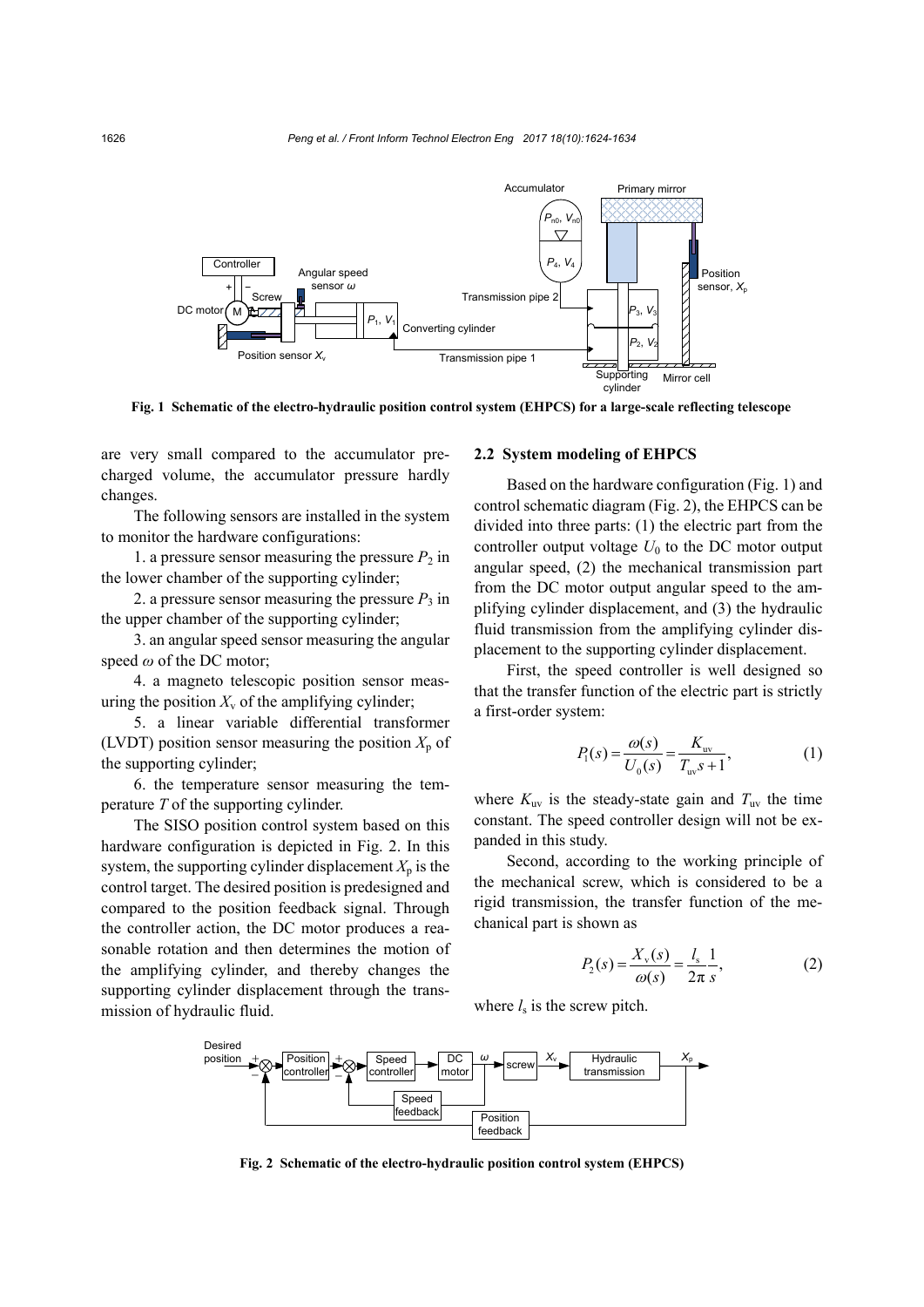Third, assume that the hydraulic fluid bulk modulus and viscosity are constants. Applying the law of continuity to each working chamber, the load-flow continuity equations for the hydraulic transmission part are given as

$$
\frac{dV_1}{dt} + \frac{V_1}{E_h} \frac{dP_1}{dt} = -Q_1 - k_{cl} P_1,
$$
 (3)

$$
\frac{dV_2}{dt} + \frac{V_2}{E_h} \frac{dP_2}{dt} = Q_2 - k_{c2}P_2,
$$
 (4)

$$
\frac{dV_3}{dt} + \frac{V_3}{E_h} \frac{dP_3}{dt} = -Q_3 - k_{c3}P_3,
$$
 (5)

$$
\frac{dV_4}{dt} + \frac{V_4}{E_h} \frac{dP_4}{dt} = Q_4 - k_{c4} P_4,
$$
 (6)

where  $E_h$  is the oil bulk modulus,  $k_{c1}$ ,  $k_{c2}$ ,  $k_{c3}$ ,  $k_{c4}$  the leakage coefficients of each working chamber, and  $Q_1 - Q_4$  the flow volume of the corresponding working chamber.

For simplification, the effects of the transmission pipes are neglected, which gives the following expressions:

$$
P_1 = P_2, P_3 = P_4, Q_1 = Q_2, Q_3 = Q_4.
$$
 (7)

According to Eq. (7) and ignoring fluid leakage, Eqs.  $(3)$ – $(6)$  can be simplified as

$$
-A_{\rm v}\dot{X}_{\rm v} + \frac{V_{01} - A_{\rm v}X_{\rm v}}{E_{\rm h}}\frac{\mathrm{d}P_{\rm l}}{\mathrm{d}t} = -Q_{\rm l},\tag{8}
$$

$$
A_{p}\dot{X}_{p} + \frac{V_{02} + A_{p}X_{p}}{E_{h}}\frac{dP_{1}}{dt} = Q_{1},
$$
\t(9)

$$
-A_{p}\dot{X}_{p} + \frac{V_{03} - A_{p}X_{p}}{E_{h}}\frac{dP_{3}}{dt} = -Q_{3},
$$
 (10)

$$
\frac{dV_4}{dt} + \frac{V_4}{E_h} \frac{dP_4}{dt} = Q_4,\tag{11}
$$

where  $A<sub>v</sub>$  is the pressure area of the amplifying cylinder,  $A<sub>p</sub>$  the pressure area of the supporting cylinder, and  $V_{01}$ ,  $V_{02}$ , and  $V_{03}$  the initial volumes of the corresponding working chambers. Combining Eqs. (8) and (9), we obtain

$$
A_{\rm p}\dot{X}_{\rm p} - A_{\rm v}\dot{X}_{\rm v} = \frac{A_{\rm v}X_{\rm v} - A_{\rm p}X_{\rm p} - (V_{01} + V_{02})}{E_{\rm h}}\frac{\mathrm{d}P_2}{\mathrm{d}t}.
$$
 (12)

The state equation for nitrogen in the accumulator can be described as

$$
P_{n0}V_{n0} = (P_{n0} + dP_4)(V_{n0} + dV_n)
$$
  
=  $P_{n0}V_{n0} + V_{n0}dP_4 + P_{n0}dV_n + dP_4dV_n$ , (13)

where  $P_{n0}$  and  $V_{n0}$  are the initial pressure and volume of nitrogen in the accumulator, respectively. Note that

$$
dV_n + dV_4 = 0.
$$
 (14)

Then according to Eq. (13), we obtain

$$
\frac{\mathrm{d}V_4}{\mathrm{d}t} \approx \frac{V_{\text{n0}}}{P_{\text{n0}}} \frac{\mathrm{d}P_4}{\mathrm{d}t}.\tag{15}
$$

Combining Eqs  $(10)$ ,  $(11)$ , and  $(15)$ , we obtain

$$
A_{p}\dot{X}_{p} = \left(\frac{V_{n0}}{P_{n0}} + \frac{V_{4} + V_{03} - A_{p}X_{p}}{E_{h}}\right)\frac{dP_{3}}{dt}.
$$
 (16)

Note that the system works at a low pressure ranging from  $2 \times 10^5$  to  $5 \times 10^5$  Pa. Thus, we can easily obtain

$$
\frac{V_{n0}}{P_{n0}} \gg \frac{V_4 + V_{03} - A_p X_p}{E_h}.
$$
 (17)

Then Eq. (16) can be simplified as

$$
A_{\rm p}\dot{X}_{\rm p} = \frac{V_{\rm n0}}{P_{\rm n0}} \frac{\mathrm{d}P_3}{\mathrm{d}t}.
$$
 (18)

By applying Newton's second law, the supporting cylinder's force balance equation is

$$
m_2 \ddot{X}_p + B_p \dot{X}_p = A_p (P_2 - P_3) - G - F_L.
$$
 (19)

where  $m_2$ ,  $F_L$ ,  $G$ , and  $B_p$  are the equivalent mass, the external load, the gravity, and the equivalent damping ratio of the supporting cylinder, respectively.

Combining Eqs. (12), (16), and (19), and proceeding with a Laplace transform, we can obtain

$$
A_p X_p - A_v X_v = \frac{A_v X_v - A_p X_p - (V_{01} + V_{02})}{E_h} P_2
$$
  

$$
\approx -\frac{V_{01} + V_{02}}{E_h} P_2,
$$
  

$$
A_p X_p = \frac{V_{n0}}{P_{n0}} P_3,
$$
 (21)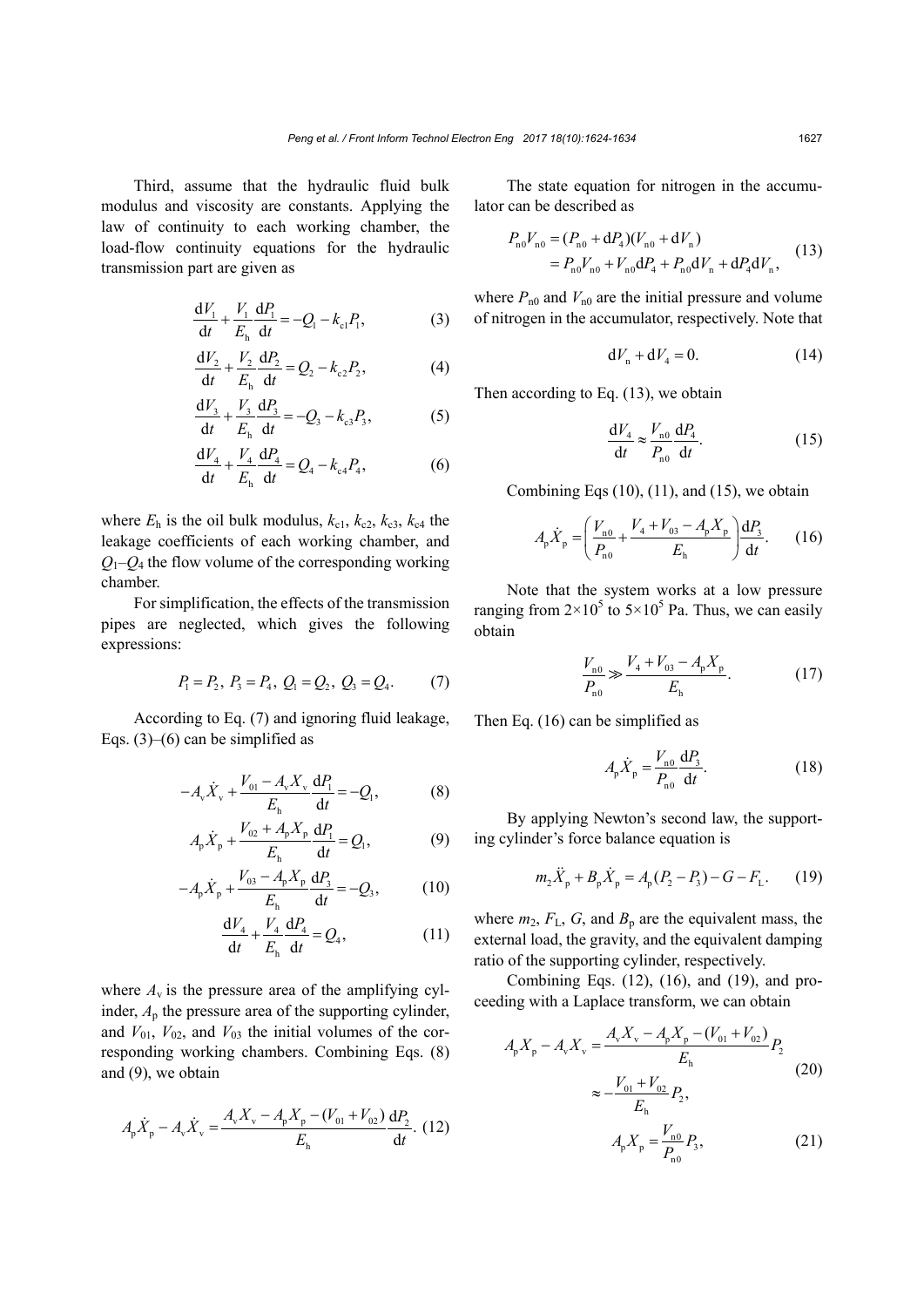$$
m_2 s^2 X_p + B_p s X_p = A_p (P_2 - P_3) - G - F_L. \quad (22)
$$

From Eqs. (20)–(22), the transfer function from the amplifying cylinder displacement to the supporting cylinder displacement can be depicted as

$$
P_3(s) = \frac{X_p(s)}{X_v(s)}
$$
  
= 
$$
\frac{A_v / A_p}{1 + \frac{V_0 m_2 s^2}{A_p^2 E_h} + \frac{V_0 B_p s}{A_p^2 E_h} + \frac{V_0 P_{n0}}{V_{n0} E_h}}.
$$
 (23)

Note that all the three parts contribute to the entire EHPCS. The overall plant can be expressed as

$$
P(s) = P_1(s) \cdot P_2(s) \cdot P_3(s).
$$
 (24)

According to Eqs.  $(1)$ ,  $(2)$ ,  $(23)$ , and  $(24)$ , the abovementioned linear EHPCS system is a serial combination of a first-order system, an integrator, and a second-order system, based on several assumptions. However, due to the system uncertainties caused by the changes in the working environment, the position controller may face the risk of being unstable or losing its tracking ability. Taking the system nonlinearities into consideration, the position controller design must preserve a robust margin for each critical working condition. This design robustness plays an important role when facing parameter uncertainties in the EHPCS, including the change of fluid bulk modulus, viscosity, accumulator pressure at different temperatures, and the working chamber volumes during the position tracking procedure.

In summary, this study aims to present a robust controller design algorithm for the EHPCS in an LSRT primary mirror support system, such that the supporting system displays superior behavior regardless of the changes in working conditions. In addition, the proposed controller should be feasible for implementation into the auto-control system.

#### **3 System parameter identification for EHPCS**

When the environmental temperature changes, the system variables (e.g., fluid bulk modulus, viscosity, and accumulator pressure) face uncertainty. Therefore, the next step in designing a robust controller is to identify a set of EHPCS parameters, especially for the hydraulic fluid transmission part, under different working conditions. These working conditions should cover the whole working environment that the EHPCS will encounter. Sweep sine wave signals (SSWSs) are selected as persistent excitation to the plant, because they can cover the working frequency range of the EHPCS. Given the particular application of the LSRT, the rising time of a 20-μm step response is restricted to be smaller than 200 ms, which means that the natural frequency of the position control system is about 9 rad/s (or  $9/(2\pi)$  Hz), according to Eq. (25):

$$
t_{\rm r} \approx \frac{1.8}{\omega_{\rm n}}.\tag{25}
$$

Consequently, the SSWS frequency ranges from 0.1 to 20 Hz (20 Hz is five times more than the system's natural frequency).

## **3.1 Identification setup**

In this study, we focus on the uncertainties of EHPCS parameters, which are caused mainly by hydraulic nonlinearities. Thus, when we identify the system information, only the hydraulic fluid transmission part is considered. The amplifying cylinder displacement is chosen as the input signal and the supporting cylinder displacement as the output signal. For this particular application, an underdamped second-order system model is preferred, and the corresponding transfer function is shown as

$$
P'_{3}(s) = \frac{K}{As^{2} + Bs + 1}.
$$
 (26)

Our goal is to determine a set of parameters {[*A*1,  $B_1, K_1$ ],  $[A_2, B_2, K_2]$ , ...,  $[A_n, B_n, K_n]$ } under typical working conditions. The excitation experiments are carried out at different environmental temperatures: 25, 10, and −5 °C. In addition, the experiments are carried out at different initial positions of the amplifying cylinder: left position, middle position, and right position. Accordingly, nine cases, denoted by case 1 to case 9, are investigated to generate the linear plant's family.

The position signals are detected by position sensors, and the sampling time interval is 1 ms. The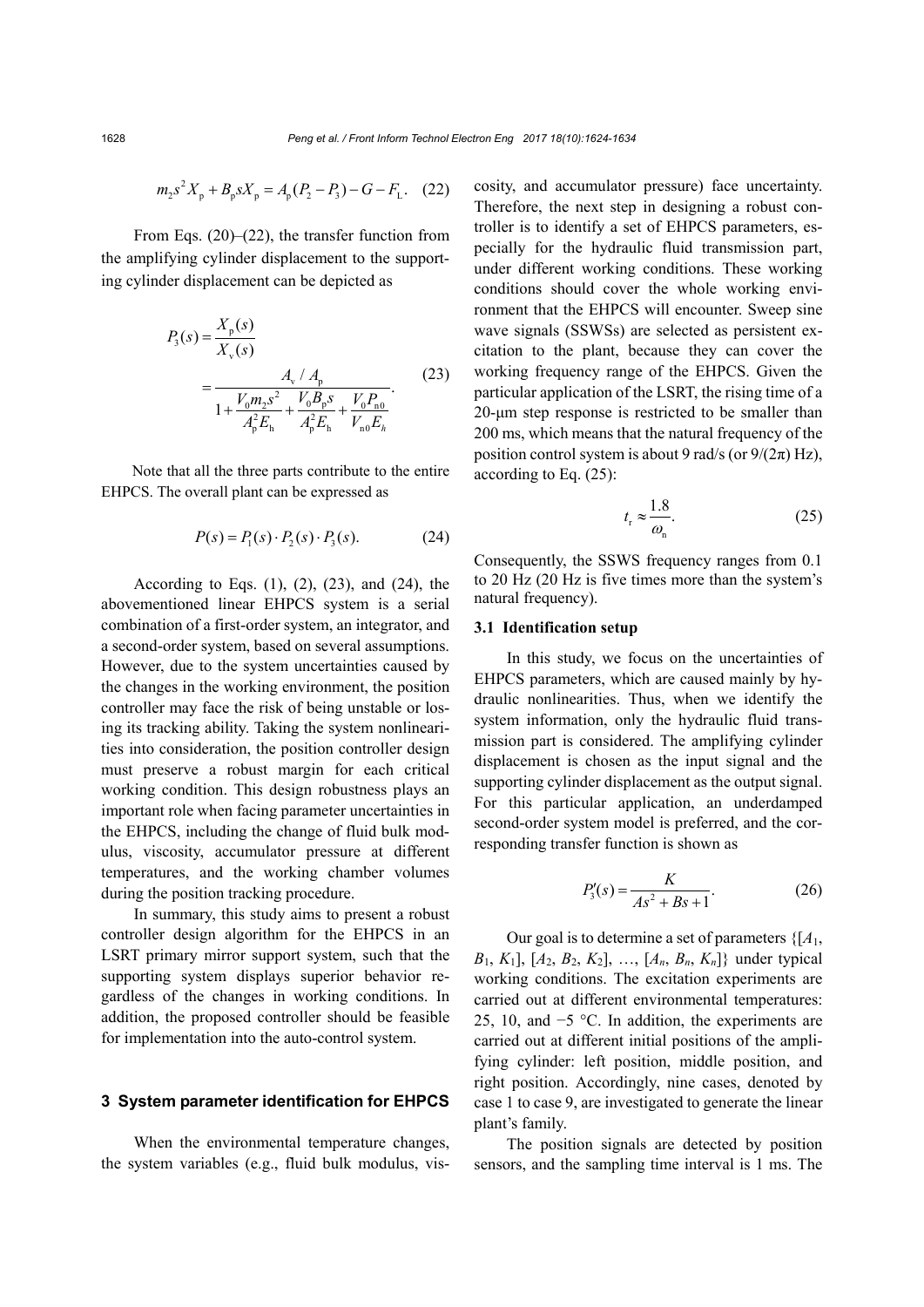experiment data is then exported to the MATLAB identification toolbox. The sampled data for each case is divided into two subparts, one for the identification of parameters by using the frequency response method and the other for model validation. Figs. 3a and 3b show the displacement signal samples for identification in case 1, where the environmental temperature is 25 °C and the amplifying cylinder is at the left initial position. The identified model for case 1 is shown in Fig. 3c. A percentage index, defined as a normalized L2-norm of the residual signal between the measured output and the simulated output, is used to determine the modeling accuracy. In case 1, the accuracy index is as high as 89%, which means that the simulated model behaves rather similarly to the actual system.

#### **3.2 Identification results**

The identification results from case 1 through case 9 are listed in Table 1. For all the cases, the accuracy indices are higher than 85%, which means that the hydraulic fluid transmission part can be well represented by a second-order transfer function, and that the modeling description in Section 2 is reliable. The identified parameters vary apparently between different cases. When the environmental temperature rises, the system's natural frequency increases, and the damping ratio jumps. Compared with the environmental temperature influence, the initial position of the amplifying cylinder has less influence on the parameter values.

To summarize, the overall open-loop transfer function of the EHPCS from controller voltage to supporting cylinder displacement can be described as Eq. (27), and the lower and upper bounds of system parameters are as listed in Table 2.

$$
P(s) = \frac{K_{\text{uv}}}{T_{\text{uv}}s + 1} \frac{l_s}{2\pi s} \frac{1}{As^2 + Bs + 1}
$$
  
= $K_{\text{uv1}} \frac{1}{T_{\text{uv}}s + 1} \frac{1}{s} \frac{K}{As^2 + Bs + 1}$ . (27)

## **4 QFT controller design**

As confirmed in Section 3, the EHPCS parameters are largely uncertain, and therefore a robust control design method, namely quantitative feedback



**Fig. 3 Sine wave sweep excitation displacement signal fragment for the amplifying cylinder (a), measured output displacement signal fragment for the supporting cylinder (b), and model validation for the identified system (c)**

theory (QFT), is proposed in this section. The aim of this method is to achieve the desired closed-loop performance in the face of model uncertainties and disturbances.

The QFT controller is a two-degree-of-freedom feedback controller (Fig. 4). There are five steps (Fig. 5) to well design the compensator *C*(*s*) and pre-filter  $F(s)$  to achieve the desired robust stability and performance specifications.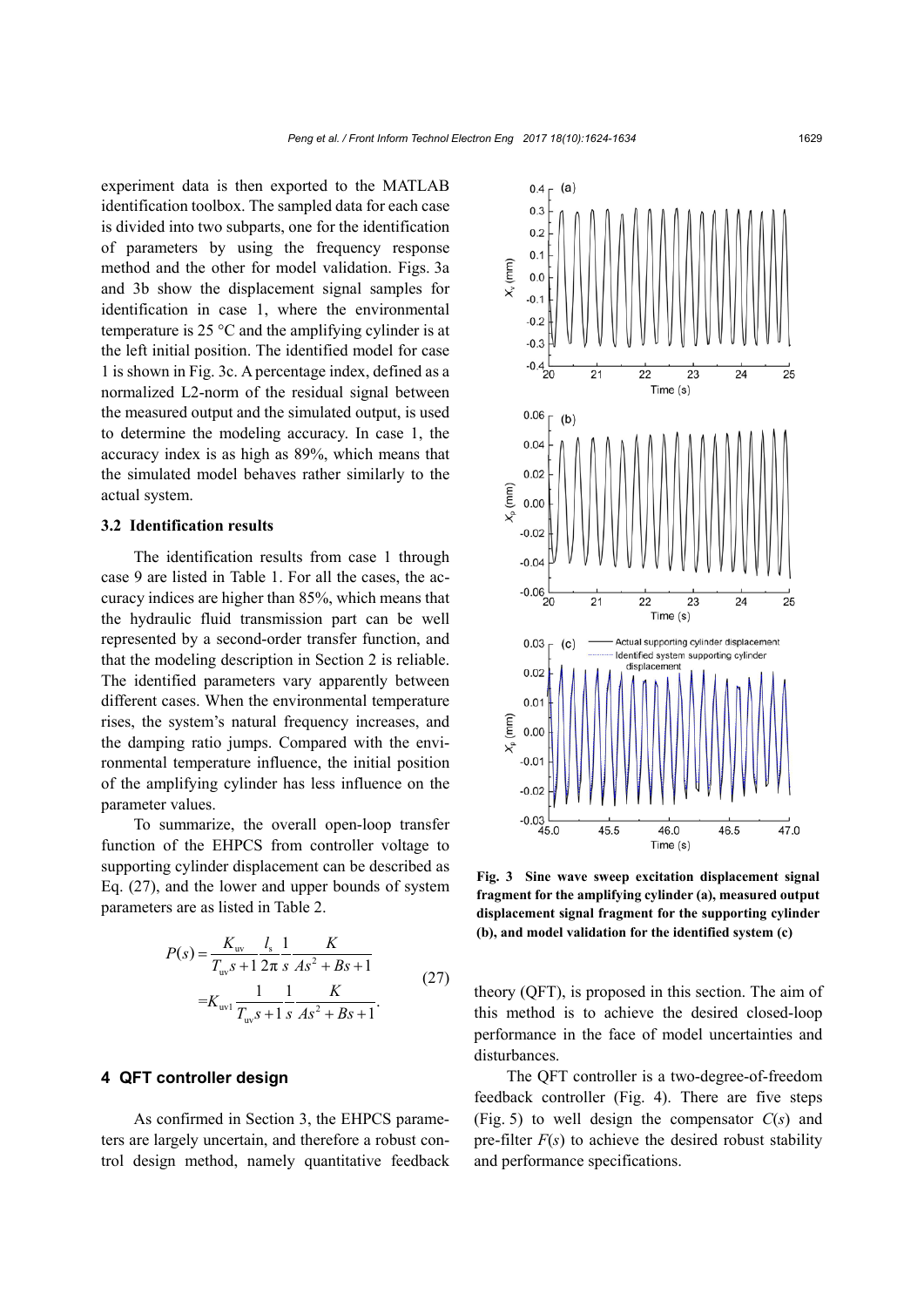| Case index     |        | $\omega_{\rm n}$ (rad/s) | A ( $(rad/s)^{-2}$ )  | <i>B</i> ((rad/s) <sup>-1</sup> ) | K      | $T({}^{\circ}C)$ | $P_3 \times 10^5$ Pa) | Position | Accuracy |
|----------------|--------|--------------------------|-----------------------|-----------------------------------|--------|------------------|-----------------------|----------|----------|
|                | 0.3033 | 46.5                     | $4.62\times10^{-4}$   | 0.01305                           | 0.1173 | 25               | 3.50                  | Left     | 89.3%    |
| $\overline{c}$ | 0.2932 | 49.3                     | $4.11 \times 10^{-4}$ | 0.01189                           | 0.1072 | 25               | 3.63                  | Middle   | 86.8%    |
| 3              | 0.2841 | 56.3                     | $3.15 \times 10^{-4}$ | 0.01009                           | 0.1132 | 25               | 3.75                  | Right    | 90.3%    |
| 4              | 0.4102 | 43.5                     | $5.28 \times 10^{-4}$ | 0.01885                           | 0.1232 | 10               | 3.23                  | Left     | 85.3%    |
| 5              | 0.4056 | 44.3                     | $5.09\times10^{-4}$   | 0.01831                           | 0.1135 | 10               | 3.35                  | Middle   | 87.6%    |
| 6              | 0.3817 | 45.9                     | $4.75 \times 10^{-4}$ | 0.01663                           | 0.1203 | 10               | 3.45                  | Right    | 89.1%    |
| 7              | 0.5912 | 40.4                     | $6.13\times10^{-4}$   | 0.02967                           | 0.1132 | $-5$             | 3.03                  | Left     | 90.5%    |
| 8              | 0.5867 | 41.2                     | $5.89\times10^{-4}$   | 0.02848                           | 0.1096 | $-5$             | 3.08                  | Middle   | 86.3%    |
| 9              | 0.5812 | 41.7                     | $5.75 \times 10^{-4}$ | 0.02787                           | 0.1024 | $-5$             | 3.16                  | Right    | 87.4%    |
|                |        |                          |                       |                                   |        |                  |                       |          |          |

**Table 1 Parameter identification results under different working conditions**

**Table 2 Parameter bounds for the linear plant family**

| Parameter        | Unit                  | Upper bound           | Lower bound         |
|------------------|-----------------------|-----------------------|---------------------|
| $K_{\text{uv1}}$ | $\mu$ m/(s·V)         | 6667                  | 6667                |
| $T_{\text{uv1}}$ | s                     | 0.002                 | 0.002               |
| $\overline{A}$   | $\text{(rad/s)}^{-2}$ | $5.75 \times 10^{-4}$ | $4.62\times10^{-4}$ |
| B                | $\text{(rad/s)}^{-1}$ | 0.02787               | 0.01305             |
| K                |                       | 0.1232                | 0.1024              |



**Fig. 4 Quantitative feedback theory (QFT) control system feedback structure**



**Fig. 5 The quantitative feedback theory (QFT) design framework**

In the first step, distributions of the parameter uncertainties and nominal parameters are specified. Additionally, plant frequencies should be defined overall for the stages in the design. Then, a template for each plant frequency is generated, representing the frequency response of the plant including the uncertainties, in the Nichols chart. After the template generation process, desired controller specifications such as robust stability, disturbance rejection, and robust reference tracking are defined. Concurrently, the controller specifications are calculated and visualized in the Nichols chart in the second step. The compensator is designed in the third step, based on the open-loop frequency-response analysis of the nominal plant. In the fourth step, a pre-filter is designed to achieve the intended reference tracking robustness.

## **4.1 Template generation**

The discrete frequency vector represents an important criterion during the design process. The templates are generated for the EHPCS at seven chosen frequencies. For this particular application, the most important frequency mentioned in Section 3 is  $9/(2\pi)$  Hz, so the frequency vector of this closed-loop control is chosen as follows:

$$
\boldsymbol{\omega} = 2\pi[f_1, f_2, f_3, f_4, f_5, f_6, f_7] \n= 2\pi[0.1, 0.5, 1, 2, 5, 10, 50].
$$
\n(28)

The EHPCS model is described as a transfer function shown in Eq. (27) with parameter uncertainties, and the parameter bounds are summarized in Section 3 and listed in Table 2.

#### **4.2 Performance specifications**

After the template generation process, two performance specifications are proposed: robust stability and robust reference tracking ability.

# 1. Robust stability

This specification is represented by the peak response  $(M_n)$ :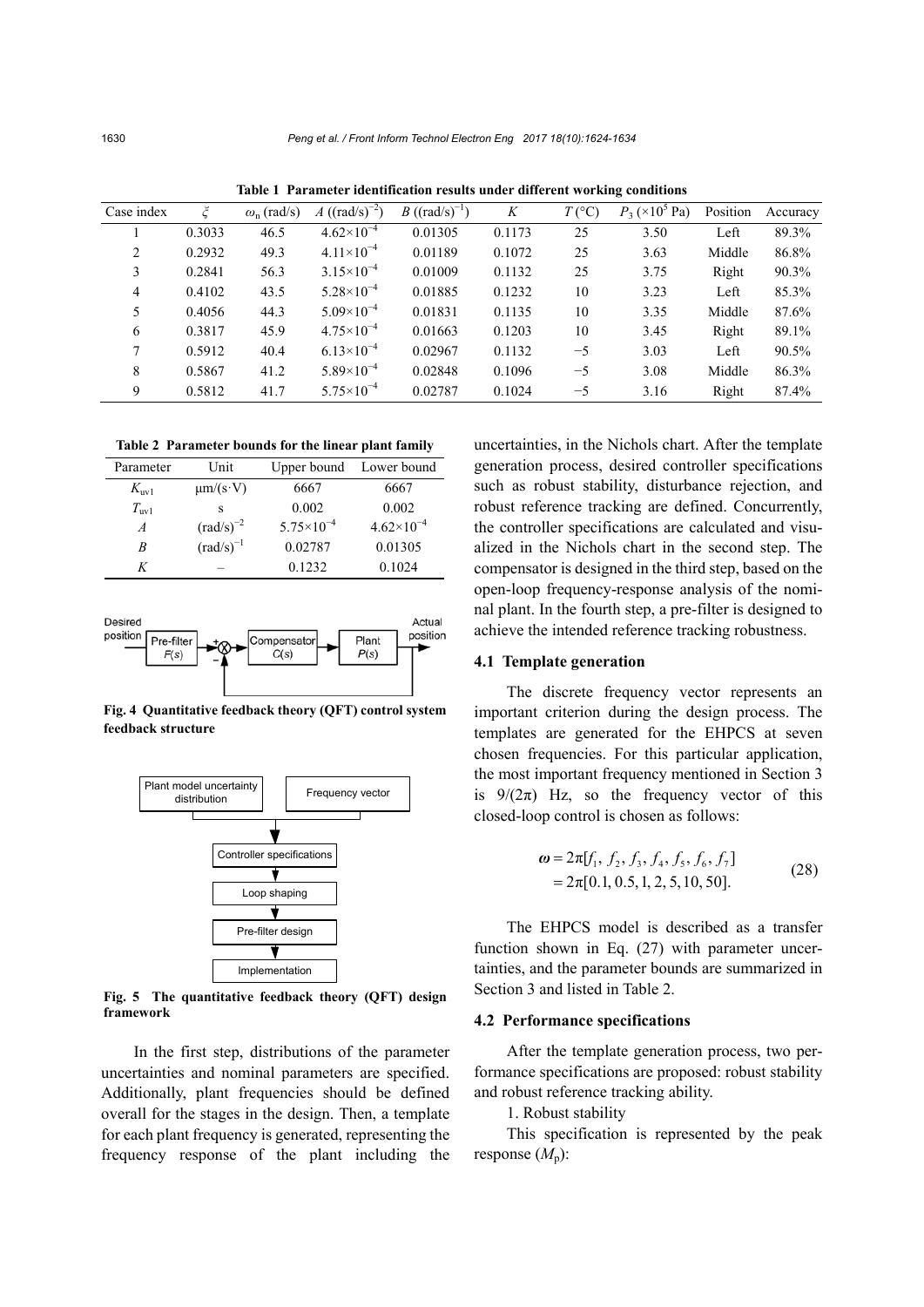$$
\left|\frac{C(s)P(s)}{1+C(s)P(s)}\right| \le M_{p}, \ \forall \omega \in [0,\infty), \qquad (29)
$$

where  $C(s)$  is the compensator transfer function, and *P*(*s*) is the plant transfer function with uncertainties. As a reliable stability criterion, the peak response reflects the control quality in the time domain such as overshoot. Practically speaking, the phase margin should be about 55°, which gives  $M_p$  a value of 1.1, according to the maximum peak criterion:

$$
\begin{cases}\nGM = 20 \log \left( 1 + \frac{1}{M_{\text{p}}} \right), \\
PM = 2 \arcsin \left( \frac{1}{2M_{\text{p}}} \right),\n\end{cases} (30)
$$

where GM and PM are gain and phase margins, respectively.

2. Robust reference tracking ability

This specification determines the lower and upper tracking bounds of the closed-loop system control ratio, which can be expressed as follows:

$$
\left|T_{\text{L}}(j\omega)\right| \le \left|\frac{F(s)C(s)P(s)}{1+C(s)P(s)}\right| \le \left|T_{\text{U}}(j\omega)\right|, \,\forall\,\omega \in [0,\infty),\tag{31}
$$

where  $F(s)$  is the pre-filter transfer function, and  $T<sub>L</sub>$ and  $T_U$  are the lower and upper tracking bounds, respectively.

In this particular application,  $T_{\text{L}}$  should promise a closed-loop step response with a settling time of 0.4 s and no overshoot, and  $T_U$  should guarantee the step response with a rising time of 60 ms and 10% overshoot. Using the MATLAB SISO design toolbox, the lower and upper bounds are respectively chosen as

$$
T_{\rm L}(j\omega) = \frac{1}{\left(\frac{s}{15} + 1\right)\left(\frac{s}{20} + 1\right)\left(\frac{s}{190} + 1\right)\left(\frac{s}{190} + 1\right)},
$$
(32)  

$$
T_{\rm U}(j\omega) = \frac{\left(\frac{s}{10} + 1\right)\left(\frac{s}{120} + 1\right)}{\left(\frac{s}{17} + 1\right)\left(\frac{s}{30} + 1\right)\left(\frac{s}{30} + 1\right)}.
$$
(33)

## **4.3 Loop-shaping**

After the definition of the specifications, the composite bounds would be specified in the Nichols chart (Fig. 6), which is used to synthesize the open-loop transfer function. The composite bounds contain the worst case for the controller design.



**Fig. 6 The quantitative feedback theory (QFT) composite bounds in the Nichols chart**

By adding reasonable poles and zeroes, the nominal transfer function is shaped to satisfy the composite bounds at the chosen frequencies. Thus, the closed-loop system can behave within all specification bounds. Some guidelines have been provided to shape the nominal transfer function. The most important one is that the shaped transfer function should fulfill the bounds and decrease as rapidly as possible with the frequency to keep the controller bandwidth small (Chatlatanagulchai *et al.*, 2016). An appropriate compensator design is shown in Fig. 7, which is accomplished allowing for a trade-off between controller complexity and performance specifications. The compensator containing two real poles and two real zeroes is illustrated as

$$
C(s) = \frac{0.017 \left(\frac{s}{100} + 1\right) \left(\frac{s}{363} + 1\right)}{\left(\frac{s}{30} + 1\right) \left(\frac{s}{300} + 1\right)}.
$$
 (34)

The compensator in Eq. (34) fulfills the composite bounds and guarantees the nominal closed-loop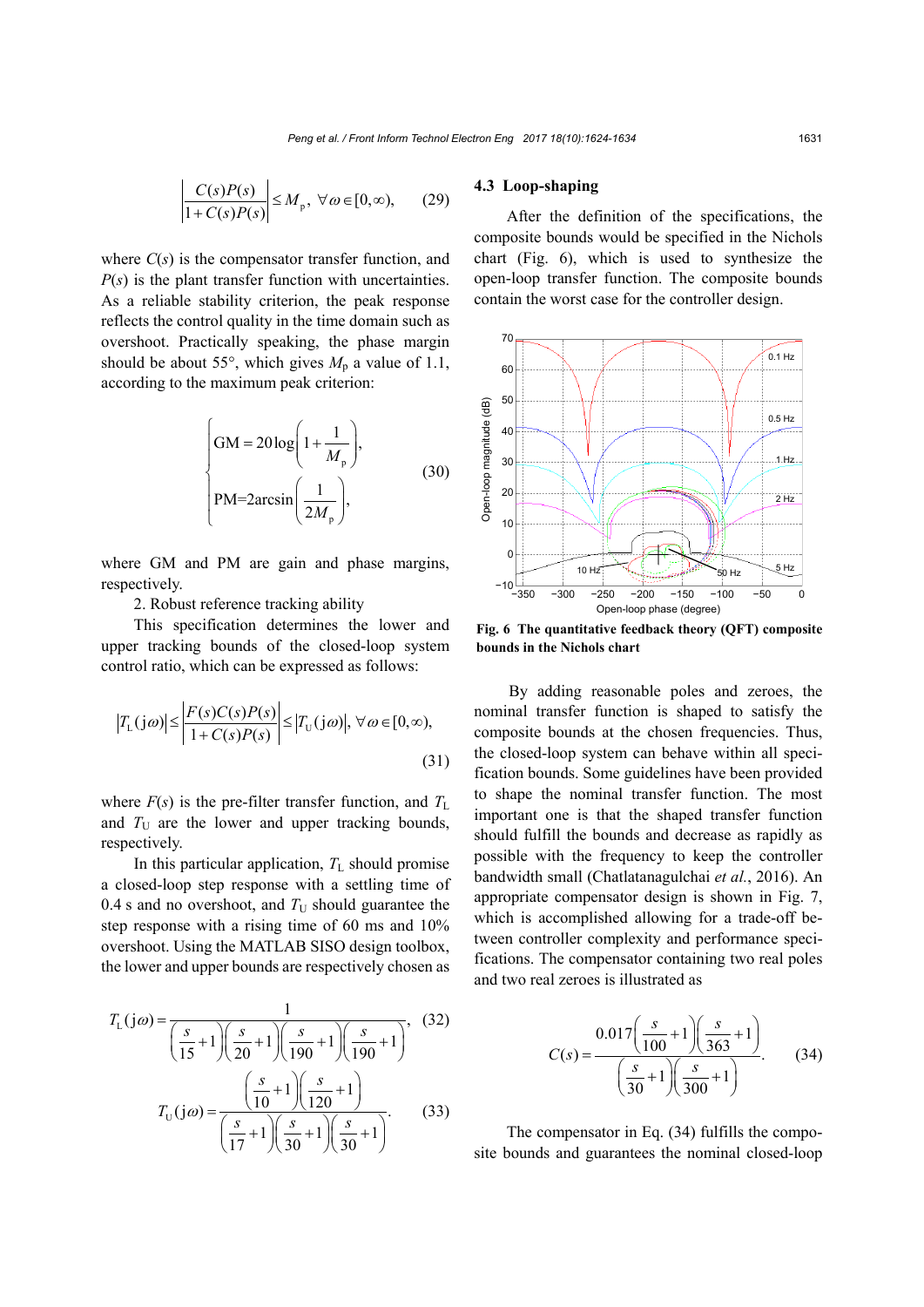



**Fig. 7 The quantitative feedback theory (QFT) loopshaping results in the Nichols chart**

## **4.4 Pre-filter design**

After the loop-shaping process, the next step is to design the pre-filter. The pre-filter helps in that the magnitude of the close-loop frequency response lies within the lower and upper reference tracking bounds. For this particular application, a real zero, a pair of complex zeroes, and a real pole are added to the pre-filter. Taking the physical feasibility into consideration, two large supplementary real poles are added to the pre-filter. Then the pre-filter design result is shown as

$$
F(s) = \frac{\left(\frac{s}{87.67} + 1\right) \left(\left(\frac{s}{37.6}\right)^2 + \frac{1.04s}{37.6} + 1\right)}{\left(\frac{s}{32.47} + 1\right) \left(\frac{s}{222.9} + 1\right) \left(\frac{s}{290} + 1\right)}.
$$
 (35)

The corresponding tracking bounds of Eq. (35) are presented in Fig. 8. Although the maximum and minimum closed-loop frequency responses do not exactly lie within the predesigned upper and lower bound model, the design result is acceptable.

# **5 Controller implementation and validation**

In this section, the performance of QFT controller design is validated on a primary mirror support



**Fig. 8 The quantitative feedback theory (QFT) pre-filter design results displayed as a Bode plot**

test rig. The EHPCS is applied to compensate for the deviation in the primary mirror support system (Fig. 9). Thus, the step closed-loop response performance under various working environments is the most crucial property. A typical set of performance requirements is listed as follows:

- 1. rising time *t*r: less than 200 ms;
- 2. overshoot  $M_p$ : less than 20%;
- 3. settling time *t*s: less than 400 ms;
- 4. steady state error *e*ss: less than 0.5 μm.

Knowing that the system suffers from larger uncertainties under changed temperatures than from other variables, the EHPCS closed-loop performance is evaluated at typical working temperatures of −5, 10, and 25 °C. For this validation experiment, the QFT controller closed-loop 20-μm step response is compared with that of a well-tuned PID controller, which is widely used in the field of electro-hydraulic position control (Liu and Daley, 1999; Ahn *et al*., 2007; Elbayomy *et al*., 2008). All the experiments were performed on the experiment rig (Fig. 9).



**Fig. 9 The electro-hydraulic position control system (EHPCS) experiment rig**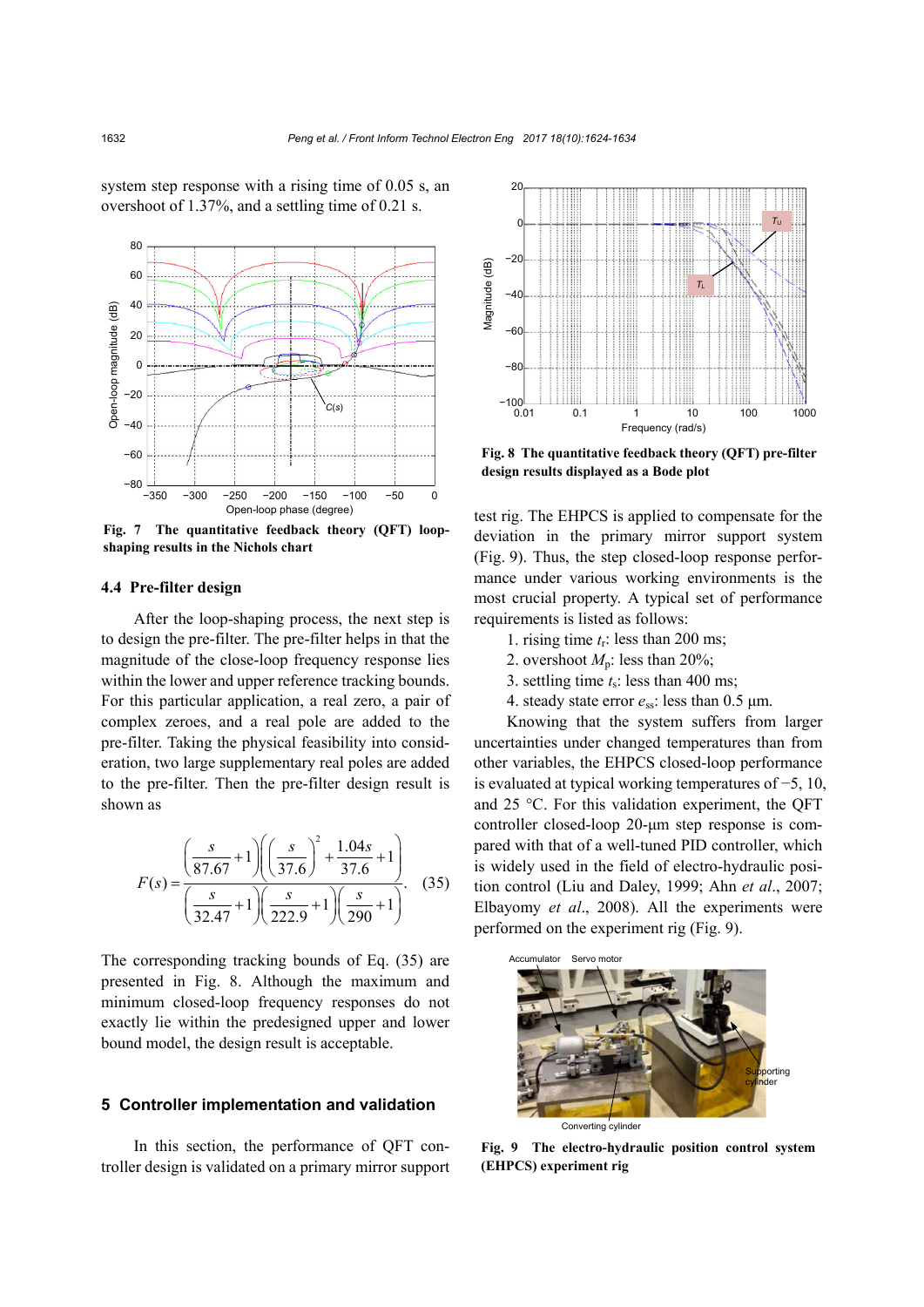For the first attempt, a PID controller was well tuned at a working temperature of −5 °C, and then the PID controller performance was evaluated at the two other temperatures. For the second attempt, the QFT controller including a compensator and a pre-filter, as described in Section 4, was implemented to examine the closed-loop robust stability of the step response in the time domain at all three working temperatures.

Fig. 10 shows the test results for the PID controller and the QFT controller. Clearly, the EHPCS at a working temperature of −5 °C performs with a satisfactory closed-loop step response with a rising time of 130 ms, a slight overshoot of 1.75%, and a settling time of 150 ms. As the temperature goes up to 10  $^{\circ}$ C, the closed-loop step response becomes less satisfactory. Although the rising time is less than 100 ms, the overshoot increases substantially to 20.7%. Moreover, the settling time under such conditions is about 250 ms. When the EHPCS works at 25 °C, oscillations occur in the closed-loop system step response, which makes the PID controller unacceptable. Since the EHPCS working conditions vary largely, the PID controller seems to be impractical for the EHPCS.



**Fig. 10 The electro-hydraulic position control system (EHPCS) closed-loop step responses of PID and QFT controllers under different temperatures**

PID: proportional-integral-derivative; QFT: quantitative feedback theory

Similar to the PID controller, the EHPCS at a low temperature of −5 °C performs with a superior closed-loop step response with a rising time of 100 ms, a settling time of 120 ms, and no overshoot. As the temperature climbs, the overshoot becomes greater, and the settling time becomes longer. No oscillation is observed at the relatively high temperature. It can be seen from Fig. 10 that the EHPCS with the QFT

controller satisfies the performance requirements regardless of changes to the working temperature.

To summarize, the PID controller ensures that the EHPCS operates with acceptable specifications at certain temperatures, yet it becomes impractical when the EHPCS suffers from large environmental temperature changes. The QFT controller can survive under extreme environmental temperature changes and perform with a stable behavior.

#### **6 Conclusions**

A robust controller design for the EHPCS in an LSRT primary mirror support system has been presented in this paper. The design method is based on quantitative feedback theory. The plant is modeled and its parameters are identified from different working conditions such as environmental temperature and the initial working position. The plant identification results indicated that the modeling procedure is reliable and could thus determine the uncertainty bounds for the parameters. Using the quantitative feedback theory (QFT) design framework, the robust control loop for EHPCS was designed taking into consideration the parameter uncertainties and controller specifications. Validation experiments including the proposed controller and a well-tuned PID controller were carried out under different working temperatures of an EHPCS. The results showed that the proposed controller presents superior performance with a more robust stability compared with the PID controller. This EHPCS control design methodology has value for LSRTs operating in extreme conditions and especially for LSRTs located in relatively high latitude areas.

#### **References**

- Ahn, K.K., Truong, D.Q., Soo, Y.H., 2007. Self tuning fuzzy PID control for hydraulic load simulator. 6th Int. Conf. on Control, Automation, and Systems, p.345-349. https://doi.org/10.1109/ICCAS.2007.4406935
- Bender, F.A., Sonntag, M., Sawodny, O., 2015. Nonlinear model predictive control of a hydraulic excavator using Hammerstein models. 6th Int. Conf. on Automation, Robotics and Applications, p.557-562. https://doi.org/10.1109/ICARA.2015.7081208
- Bigongiari, C., Bastieri, D., Galante, N., *et al*., 2004. The MAGIC telescope reflecting surface. *Nucl*. *Instr*. *Meth. Phys*. *Res*. *A*, **518**(1-2):193-194. https://doi.org/10.1016/j.nima.2003.10.058